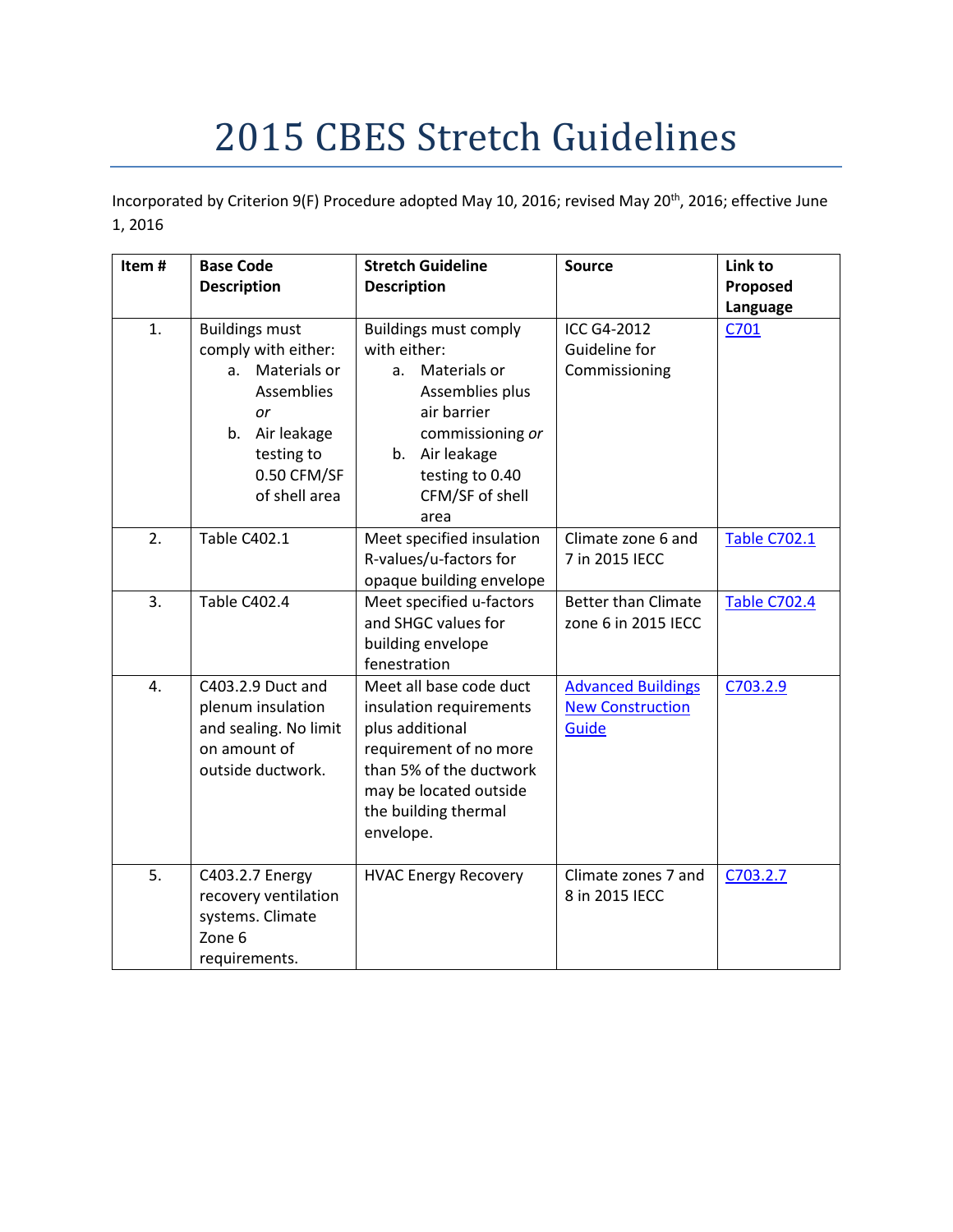| Item# | <b>Base Code</b>                     | <b>Stretch Guideline</b>                                                                                                                                                                                                                        | <b>Source</b>                                                | Link to  |
|-------|--------------------------------------|-------------------------------------------------------------------------------------------------------------------------------------------------------------------------------------------------------------------------------------------------|--------------------------------------------------------------|----------|
|       | <b>Description</b>                   | <b>Description</b>                                                                                                                                                                                                                              |                                                              | Proposed |
|       |                                      |                                                                                                                                                                                                                                                 |                                                              | Language |
| 6.    | Projects must<br>choose one package. | <b>Additional Efficiency</b><br>Package Options: Choose<br>any two packages. If<br>package requiring Section<br>406.5 is not chosen,<br>choose two packages and<br>meet Section C706.2<br>Requirements for<br>renewable-ready energy<br>systems | N/A                                                          | C706.1   |
| 7.    | None                                 |                                                                                                                                                                                                                                                 |                                                              |          |
|       |                                      | Computer/Server Rooms                                                                                                                                                                                                                           | <b>New Buildings</b><br>Institute Core<br>Performance Tier 2 | C707.1   |
| 8.    | None                                 | <b>Electric Vehicle Charging</b><br><b>Stations</b>                                                                                                                                                                                             | N/A                                                          | C708.1   |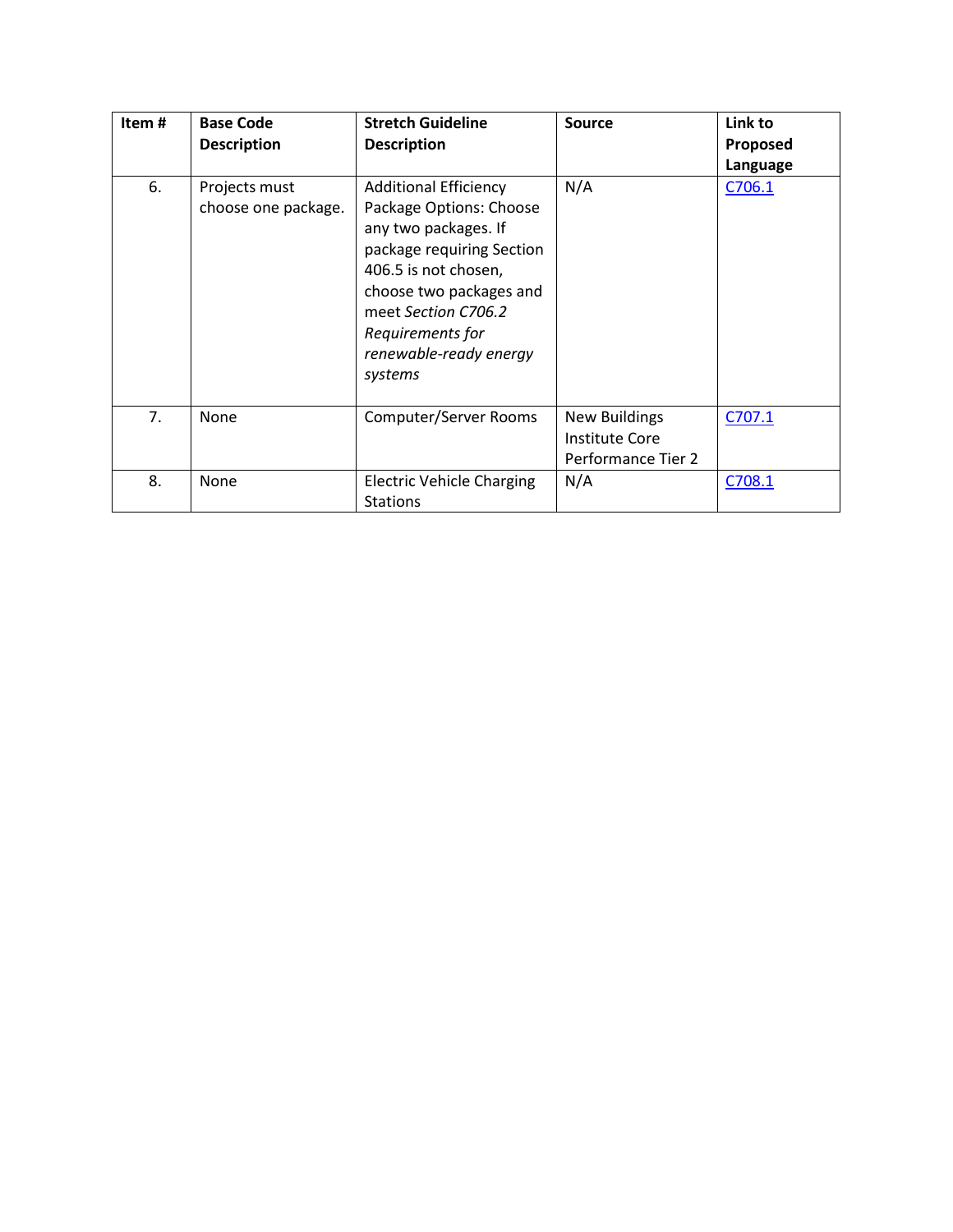| <b>Base Code Reference Section</b> | <b>Stretch Code Section</b> | Comments                                 |
|------------------------------------|-----------------------------|------------------------------------------|
| C402.5 Air leakage-thermal         | C701                        | Buildings must comply with either:       |
| envelope                           |                             | a. Materials or Assemblies plus air      |
|                                    |                             | barrier commissioning or                 |
|                                    |                             | b. Air leakage testing to 0.40 CFM/SF of |
|                                    |                             | shell area                               |

## <span id="page-2-0"></span>**Air Barrier Compliance Stretch Code Requirement**

**C701 Air leakage—thermal envelope (Mandatory).** The *thermal envelope* of buildings shall comply with Sections C402.5.1 through C402.5.8 of the base code, in addition to stretch code section C701.1, or the building *thermal envelope* shall be tested and deemed to comply with the provisions of these sections when the tested air leakage rate of the building thermal envelope is not greater than 0.40 cfm/per square foot of shell area (excluding area of slab and below grade walls) at 50 Pa in accordance with ASTM E 779 or an equivalent method approved by the code official or authority having jurisdiction. Where compliance is based on such testing, the building shall also comply with Sections C402.5.5, C402.5.6 and C402.5.7.

**C701.1 Continuous Air Barrier Commissioning.** Prior to the final inspection, the owner or owner designated registered design professional shall provide evidence of commissioning of the continuous air barrier by an approved commissioning authority. As part of the continuous air barrier commissioning, a building air leakage test shall be performed and the resulting air leakage rate of the building thermal envelope shall be reported in units of cfm/per square foot of shell area (excluding area of slab and below grade walls) at 50 Pa in accordance with ASTM E 779 or an equivalent method approved by the code official or authority having jurisdiction. There is no maximum air leakage rate specified for compliance. A final commissioning report shall be delivered to the building owner, registered design professional and contractor and shall include at a minimum:

- 1. A field inspection checklist showing the requirements necessary for proper installation of the continuous air barrier.
- 2. The results of the required building air leakage testing (no maximum air leakage rate specified for compliance).
- 3. Reports from field inspections during project construction showing compliance with continuous air barrier requirements including but not limited to proper material handling and storage, use of approved materials and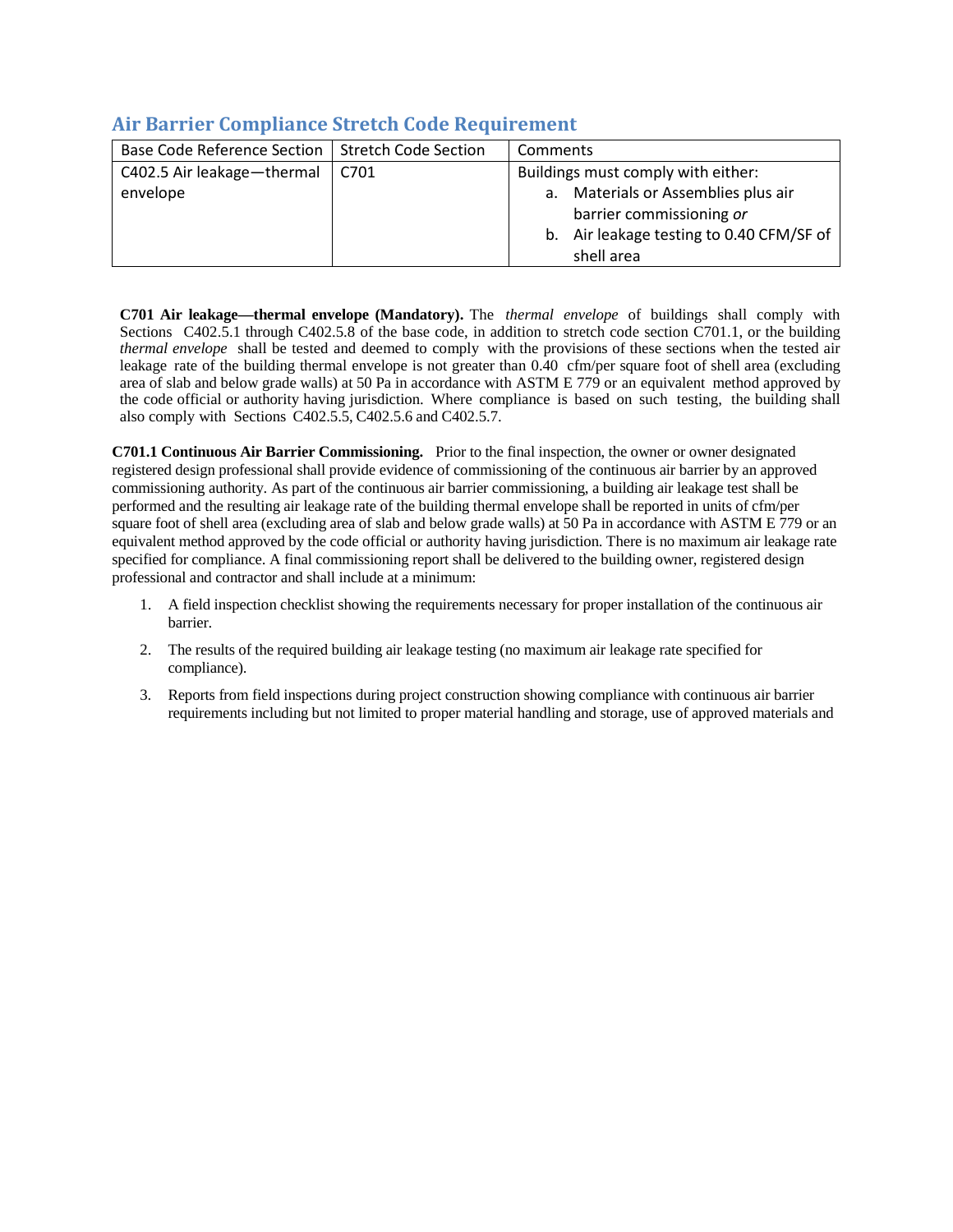approved substitutes, proper material and surface preparation, air barrier continuity at building thermal envelope penetrations

**C701.2 Building Envelope Commissioning Guideline**. In addition to complying with C701.1, projects shall follow all applicable items in Table C701.2.

| <b>RELATED SYSTEMS, EQUIPMENT,</b><br><b>ASSEMBLIES AND COMPONENTS</b>                                                                          | <b>TASKS/COMMENTS</b>                                                                                      |  |
|-------------------------------------------------------------------------------------------------------------------------------------------------|------------------------------------------------------------------------------------------------------------|--|
| • Foundations subsoil drainage                                                                                                                  |                                                                                                            |  |
| system<br>• Foundation damp-proofing and<br>waterproofing<br>• Flashing at: exterior doors, skylights,  .<br>wall flashing and drainage systems | Verify compliance with approved plans, specifications and construction<br>documents.                       |  |
| • Exterior wall coverings                                                                                                                       |                                                                                                            |  |
| • Moisture envelopes                                                                                                                            | Meet Owner's Project Requirements (OPR), Basis of Design (BOD), Cx<br>specifications.                      |  |
| • Exterior below-grade walls                                                                                                                    | • Check for proper drainage system at exterior wall perimeter to keep water<br>from entering the building. |  |

#### **TABLE C701.2 BUILDING ENVELOPE Commissioning Checklist**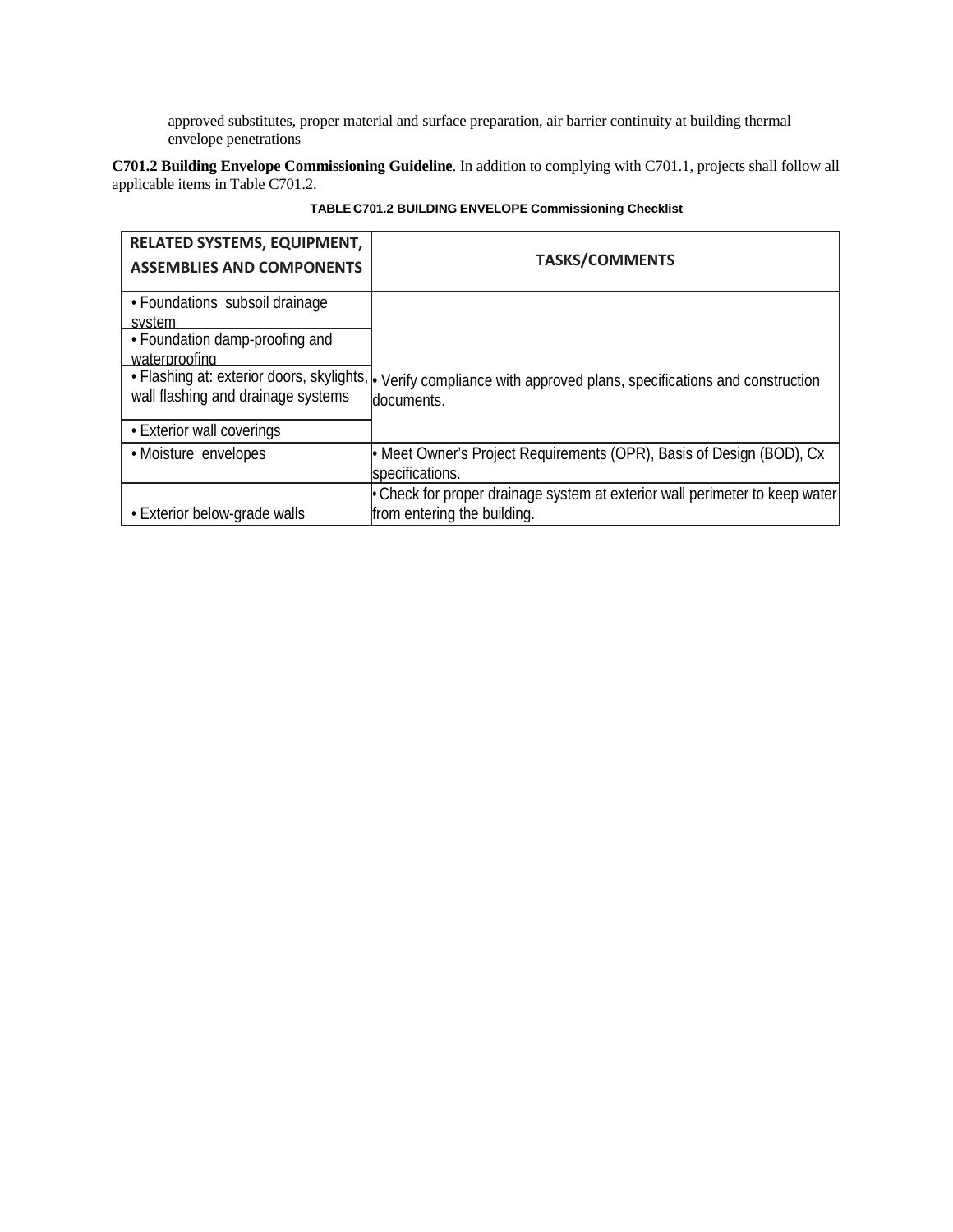#### **TABLE C701.2 BUILDING ENVELOPE Commissioning Checklist**  *(Continued)*

| RELATED SYSTEMS,<br>EQUIPMENT, ASSEMBLIES AND<br>COMPONENTS                                     | <b>TASKS/COMMENTS</b>                                                                                                                                                                                                                                                                                                                                                                                                  |
|-------------------------------------------------------------------------------------------------|------------------------------------------------------------------------------------------------------------------------------------------------------------------------------------------------------------------------------------------------------------------------------------------------------------------------------------------------------------------------------------------------------------------------|
| • External floor and soffits, slab-on-<br>grade                                                 | Check for thermal resistance or insulation when required.<br>Slabs: Check drainage for moisture penetration.                                                                                                                                                                                                                                                                                                           |
| • Exterior walls                                                                                | Check drawings for wall assembly requirements and any sound<br>transmission class (STC) requirements in accordance with ASTM E 90 and<br><b>ASTM E 413.</b>                                                                                                                                                                                                                                                            |
| . Exterior glazed window fenestration:<br>windows, glazed doors and skylights                   | Drawing reviews and contractor submittal reviews:<br>Check that fenestration products are labeled with a U-factor (see NFRC<br>100) and a solar heat gain coefficient (SHGC) (see NFRC 200), and<br>certification for the air infiltration requirement of 0.3 cfm/ft2 of the 2010<br>California Energy Code (CEC) or other approved standards.<br>Check for proper flashing and caulking at walls and roof assemblies. |
|                                                                                                 | Glazed doors:<br>Check for proper flashing, and seals and gaskets; and proper pull force, if<br>provided with a closer.<br>Check for proper door swing.<br>Check for STC requirements, if applicable.                                                                                                                                                                                                                  |
| · Site-built fenestration: curtain walls<br>and store-front systems, and atrium<br>roof systems | Check for a label certificate issued by the National Fenestration Rating<br>Council (NFRC) or a label certificate issued by the glazing fabricator that<br>meets the default U-factor of the 2008 CEC and SHGC; or an NFRC<br>component modeling approach (CMA) label certificate or another approved<br>standard.<br>Check for proper door swing.<br>Check for STC requirements, if applicable.                       |
| · Field-fabricated fenestrations:<br>fenestration made at the site, not<br>preformed or cut     | Check for compliance with the default U-factor and the default SHGC in<br>accordance with the tables of the 2008 CEC or another approved<br>standard.                                                                                                                                                                                                                                                                  |
| • Exterior doors                                                                                | Check for proper flashing installation at header, walls and floor.<br>Check for U-factor requirements for swinging and nonswinging doors.<br>Check for appropriate manufacturer's referenced standard [American<br>Architectural Manufacturer's Association (AAMA); Canadian Standards<br>Association (CSA); and Window and Door Manufacturer's Association<br>(WDMA) or other approved standard] product data sheets. |
| · Sealants, control joints and flashing                                                         | Check for proper installation in accordance with the manufacturer's                                                                                                                                                                                                                                                                                                                                                    |
| (stationary and moveable)                                                                       | written instructions.<br>Check for proper anchoring to building with proper flashing at wall                                                                                                                                                                                                                                                                                                                           |
| • Shading devices (stationary and                                                               | connections.                                                                                                                                                                                                                                                                                                                                                                                                           |
|                                                                                                 | Check for proper anchoring in accordance with construction documents,                                                                                                                                                                                                                                                                                                                                                  |
| · Structural systems                                                                            | including metal connectors and beam supports<br>• Check for compliance with allowed volatile organic compound limits and                                                                                                                                                                                                                                                                                               |
| . Materials and finishes                                                                        | proper manufacturer's installation application.                                                                                                                                                                                                                                                                                                                                                                        |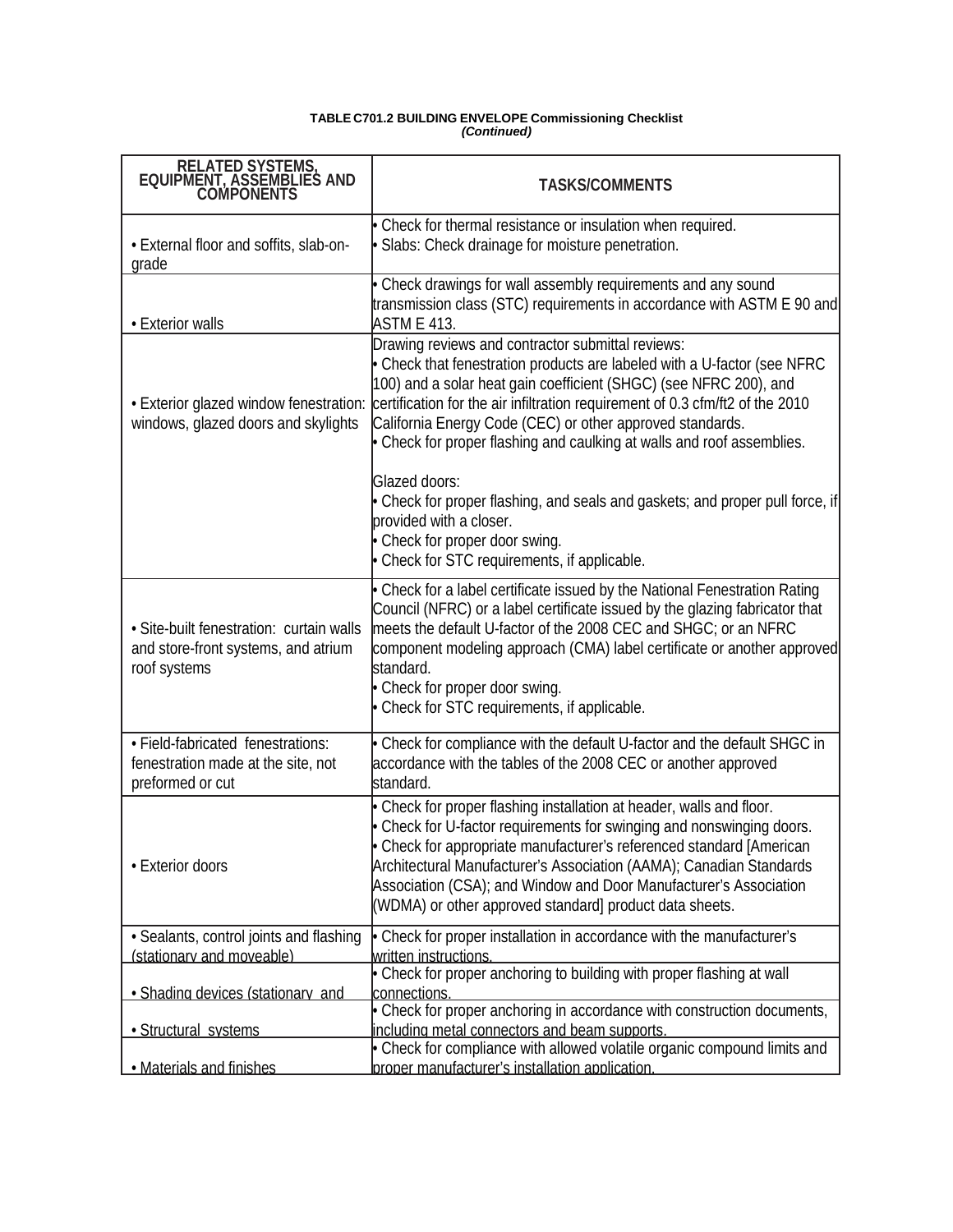## <span id="page-5-0"></span>**Opaque Envelope Stretch Code Requirements**

<span id="page-5-1"></span>

| Component                      | <b>Maximum Overall U-Factor</b> |                | <b>Example Minimum R-Values</b>               |                                 |  |
|--------------------------------|---------------------------------|----------------|-----------------------------------------------|---------------------------------|--|
|                                | All other                       | <b>Group R</b> | All other                                     | <b>Group R</b>                  |  |
| <b>Roofs</b>                   |                                 |                |                                               |                                 |  |
| Insulation entirely above deck |                                 | $U-0.028$      |                                               | R-35ci                          |  |
| Metal buildings                |                                 | $U-0.029$      | $R-30 + R-11LS$                               |                                 |  |
| Attic and Other                |                                 | $U - 0.021$    | $R-49$                                        |                                 |  |
| Walls, Above grade             |                                 |                |                                               |                                 |  |
| Mass                           |                                 | $U - 0.071$    | R-15.2ci                                      |                                 |  |
| Metal building                 |                                 | $U - 0.052$    |                                               | R-19.5 $ci$ or R-13 + R-13 $ci$ |  |
| Metal-framed                   | $U-0.049$                       |                | $R-13 + R-12.5ci$ or<br>$R-18ci$              |                                 |  |
| Wood-framed and other          | $U - 0.051$                     |                | R-15ci or R-13 + R-7.5ci or<br>$R-19 + R-5ci$ |                                 |  |
| <b>Walls, Below Grade</b>      |                                 |                |                                               |                                 |  |
| Below-grade wall               |                                 | $C-0.092$      | R-10ci                                        |                                 |  |
| <b>Floors</b>                  |                                 |                |                                               |                                 |  |
| <b>Mass</b>                    | $U - 0.055$                     | $U - 0.051$    | $R-15ci$                                      | R-16.7ci                        |  |
| Joist/Framing-metal            |                                 | $U-0.032$      | $R-38$                                        |                                 |  |
| Joist/Framing - Wood & Other   |                                 | $U - 0.027$    | $R-38$                                        |                                 |  |
| <b>Slab-on-Grade Floors</b>    |                                 |                |                                               |                                 |  |
| Unheated slabs                 | $F-0.48$                        | $F-0.45$       | R-10 for 48 in.<br>below                      | R-15 for 48 in.<br>below        |  |
| Heated slabs                   | $F-0.55$                        |                | R-10 for entire slab                          |                                 |  |
| <b>Opaque Doors</b>            |                                 |                |                                               |                                 |  |
| Swinging                       | $U - 0.37$                      |                | N/A                                           |                                 |  |
| Non-Swinging                   | N/A                             |                | R-4.75                                        |                                 |  |
| Upward-acting, Sectional       | N/A                             |                | $R-10$                                        |                                 |  |

#### **TABLE C702.1 BUILDING ENVELOPE REQUIREMENTS–OPAQUE ASSEMBLIES AND ELEMENTS**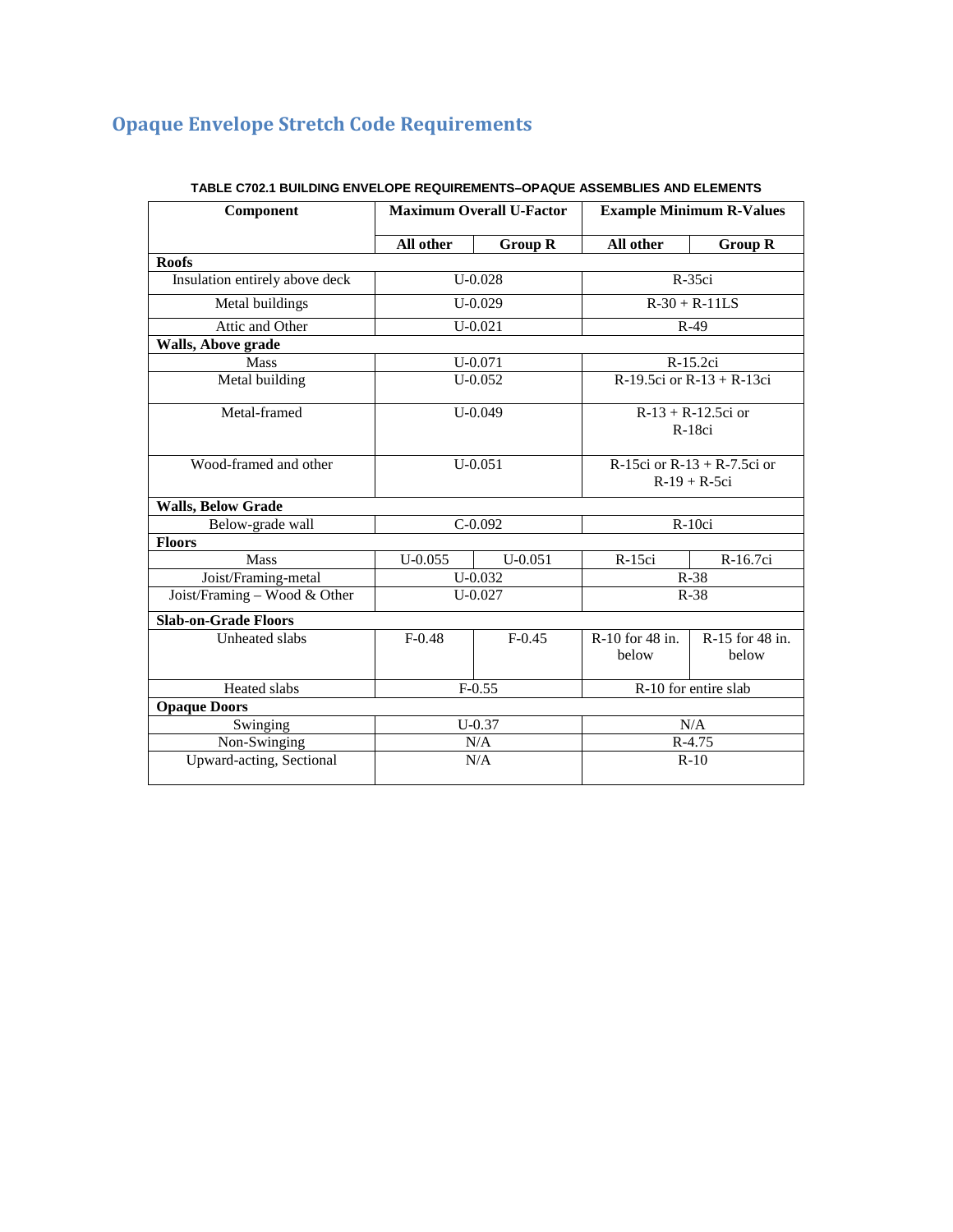## **Building Envelope Fenestration Stretch Code Requirements**

#### **TABLE C702.4**

#### **BUILDING ENVELOPE FENESTRATION MAXIMUM** *U***-FACTOR AND SHGC REQUIREMENTS**

|                                          | <b>Vertical Fenestration</b> |      |  |  |  |  |
|------------------------------------------|------------------------------|------|--|--|--|--|
| <b>U-factor</b>                          |                              |      |  |  |  |  |
| >0.35 <sup>1</sup><br>Fixed fenestration |                              |      |  |  |  |  |
| 0.42<br>Operable fenestration            |                              |      |  |  |  |  |
| Entrance doors                           | 0.77                         |      |  |  |  |  |
| <b>SHGC</b>                              |                              |      |  |  |  |  |
| Orientation <sup>a</sup>                 | S/E/W                        | N    |  |  |  |  |
| PF < 0.2                                 | 0.40                         | 0.53 |  |  |  |  |
| $0.2 \le PF < 0.5$                       | 0.48                         | 0.58 |  |  |  |  |
| $PF \geq 0.5$                            | 0.64<br>0.64                 |      |  |  |  |  |
|                                          | <b>Skylights</b>             |      |  |  |  |  |
| $U$ -factor                              | 0.50                         |      |  |  |  |  |
| <b>SHGC</b>                              | 0.40                         |      |  |  |  |  |

PF = Projection factor.

"N" indicates vertical fenestration oriented within 45 degrees of true north. "SEW" indicates orientations other than "N."

[1 ENERGY STAR Product Specification Residential Windows, Doors, and Skylights Version 6.0](https://www.energystar.gov/sites/default/files/ES_Final_V6_Residential_WDS_Spec.pdf) Equivalent Energy Performance Specification can be used for residential applications.

## <span id="page-6-0"></span>**Exterior Duct Limitation Stretch Code Requirements**

**C703.2.9 Roof-top unit, duct and plenum insulation and sealing.** Supply and return air ducts and plenumsshall be insulated with a minimum of R-8 insulation where located in unconditioned spaces within the building and where located outside the building with a minimum of R-12 insulation. No more than 5% of the ductwork may be located outside the building thermal envelope. Where located within a building envelope assembly, the duct or plenum shall be separated from the building exterior by a minimum of R-12 insulation.

*Exceptions:*

- 1. Where located within equipment.
- 2. Where the design temperature difference between the interior and exterior of the duct or plenum is not greater than  $15^{\circ}F(8^{\circ}C)$ .

<span id="page-6-1"></span>Ducts, air handlers and filter boxes shall be sealed. Joints and seams shall comply with Section 603.9 of the *International Mechanical Code*.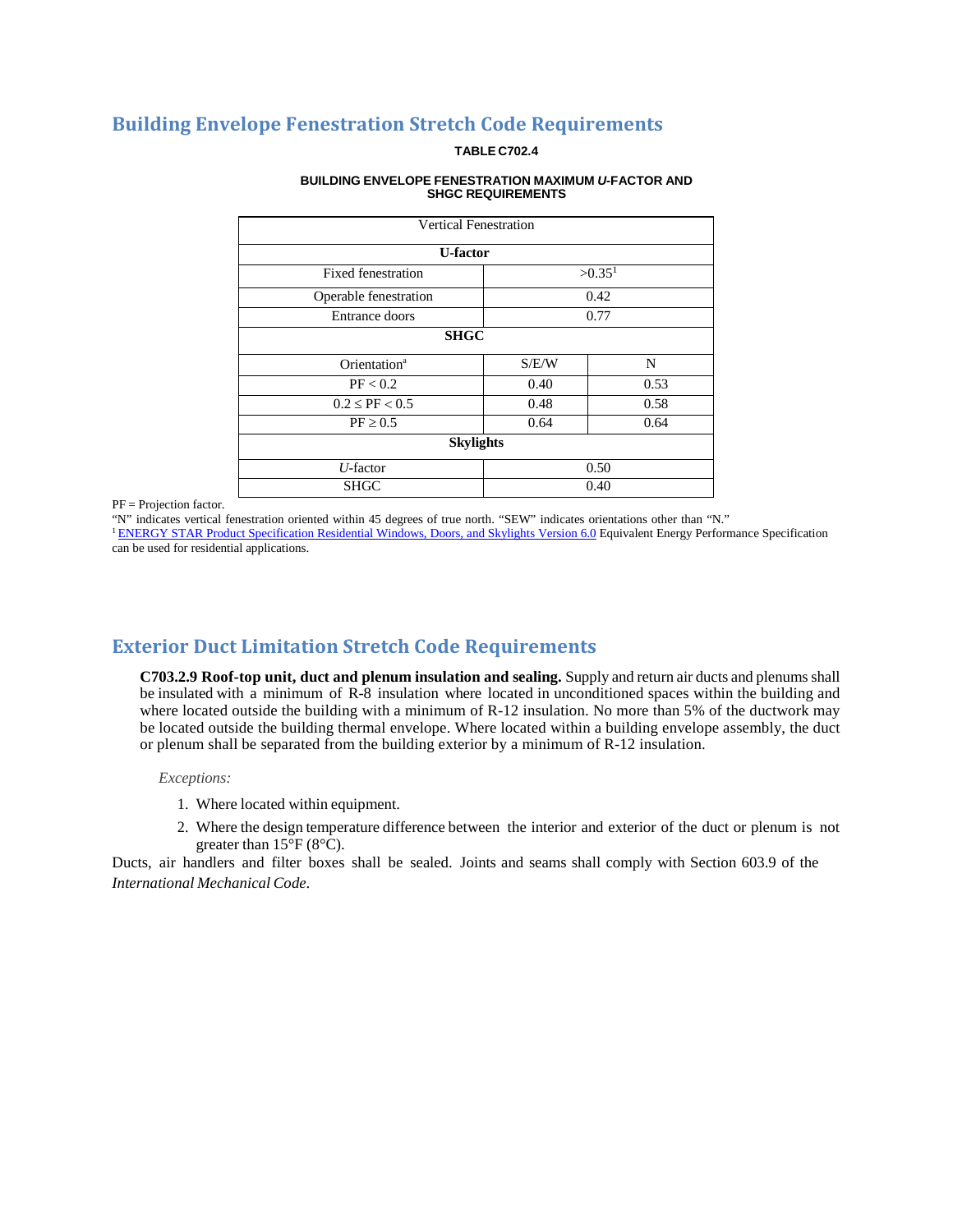## **HVAC Energy Recovery Stretch Code Requirements**

**C703.2.7 Energy recovery ventilation systems.** Where the supply airflow rate of a fan system meets or exceeds the values specified in Tables C703.2.7(1) or for ventilation systems operating not less than 8,000 hours per year, the system shall include an energy recovery system. *[All other base code requirements apply]*

| <u>venination systems operating ress than 0,000 nours per year</u>                                                                                                                                                                                                                                                                                                                                                                                                                         |                                                      |              |              |                    |            |  |
|--------------------------------------------------------------------------------------------------------------------------------------------------------------------------------------------------------------------------------------------------------------------------------------------------------------------------------------------------------------------------------------------------------------------------------------------------------------------------------------------|------------------------------------------------------|--------------|--------------|--------------------|------------|--|
|                                                                                                                                                                                                                                                                                                                                                                                                                                                                                            |                                                      |              |              |                    |            |  |
| PERCENT (%)                                                                                                                                                                                                                                                                                                                                                                                                                                                                                | $\geq$ 10% and < 20% $\geq$ 20% and < $\geq$ 30% and |              |              | $\geq$ 40% and $<$ | $\geq$ 50% |  |
| <b>OUTDOOR AIR AT FULL</b>                                                                                                                                                                                                                                                                                                                                                                                                                                                                 |                                                      | 30%          | $<$ 40%      | 50%                |            |  |
| <b>DESIGN AIRFLOW RATE</b>                                                                                                                                                                                                                                                                                                                                                                                                                                                                 |                                                      |              |              |                    |            |  |
| <b>IDESIGN SUPPLY FAN</b><br>AIRFLOW RATE (cfm)                                                                                                                                                                                                                                                                                                                                                                                                                                            | $\geq 4,500$                                         | $\geq 4.000$ | $\geq 2.500$ | $\geq 1.000$       | > 0        |  |
| $\blacksquare$ $\blacksquare$ $\blacksquare$ $\blacksquare$ $\blacksquare$ $\blacksquare$ $\blacksquare$ $\blacksquare$ $\blacksquare$ $\blacksquare$ $\blacksquare$ $\blacksquare$ $\blacksquare$ $\blacksquare$ $\blacksquare$ $\blacksquare$ $\blacksquare$ $\blacksquare$ $\blacksquare$ $\blacksquare$ $\blacksquare$ $\blacksquare$ $\blacksquare$ $\blacksquare$ $\blacksquare$ $\blacksquare$ $\blacksquare$ $\blacksquare$ $\blacksquare$ $\blacksquare$ $\blacksquare$ $\blacks$ |                                                      |              |              |                    |            |  |

**TABLE C703.2.7(1) ENERGY RECOVERY REQUIREMENT (Ventilation systems operating less than 8,000 hours per year)**

For SI: 1 cfm =  $0.4719$  L/s.

## <span id="page-7-0"></span>**Additional Efficiency Package Options**

**C706.1 Requirements for renewable-ready energy systems.** Building projects with footprint greater than 20,000 square feet, shall install *on-site renewable energy* systems with a minimum rating of 3.7 W/ft2 or 13 Btu/h⋅ft2 (40 W/m2) multiplied by the horizontally-projected gross roof area. This system must meet a minimum of 6% of the projected energy use of the building for mechanical and service water heating and lighting or cover an area not to exceed 75% of gross roof area less the area covered by rooftop equipment, skylights, occupied roof decks and planted areas. This system can be ground mounted as long as all relevant permits are obtained.

#### **Exceptions:**

1. Additions under 20,000 square feet, alterations and repairs to existing buildings.

**If the building location, required orientation or design cannot accommodate the required on-site renewables then other options should be explored and proposed by the design team to the relevant authority.**

**C706.2 Requirements.** Buildings shall comply with at least two of the following package options:

- 1. More efficient HVAC performance in accordance with SectionC406.2.
- 2. Reduced lighting power density system in accordance with Section C406.3.
- 3. Enhanced lighting controls in accordance with Section C406.4.
- 4. On-site supply of renewable energy in accordance with SectionC406.5.
- 5. Provision of a dedicated outdoor air system for certain HVAC equipment in accordance with Section C406.6.
- 6. High-efficiency service water heating in accordance with Section C406.7.

Where the on-site supply of renewable energy is not chosen, the roof will be designed to meet future renewable energy installations load and roof penetration needs. Placement of rooftop units and ancillary equipment will be done in a manner to maximized available space for any future renewable installations, or appropriate space set aside for a ground mounted system included in any relevant designs used for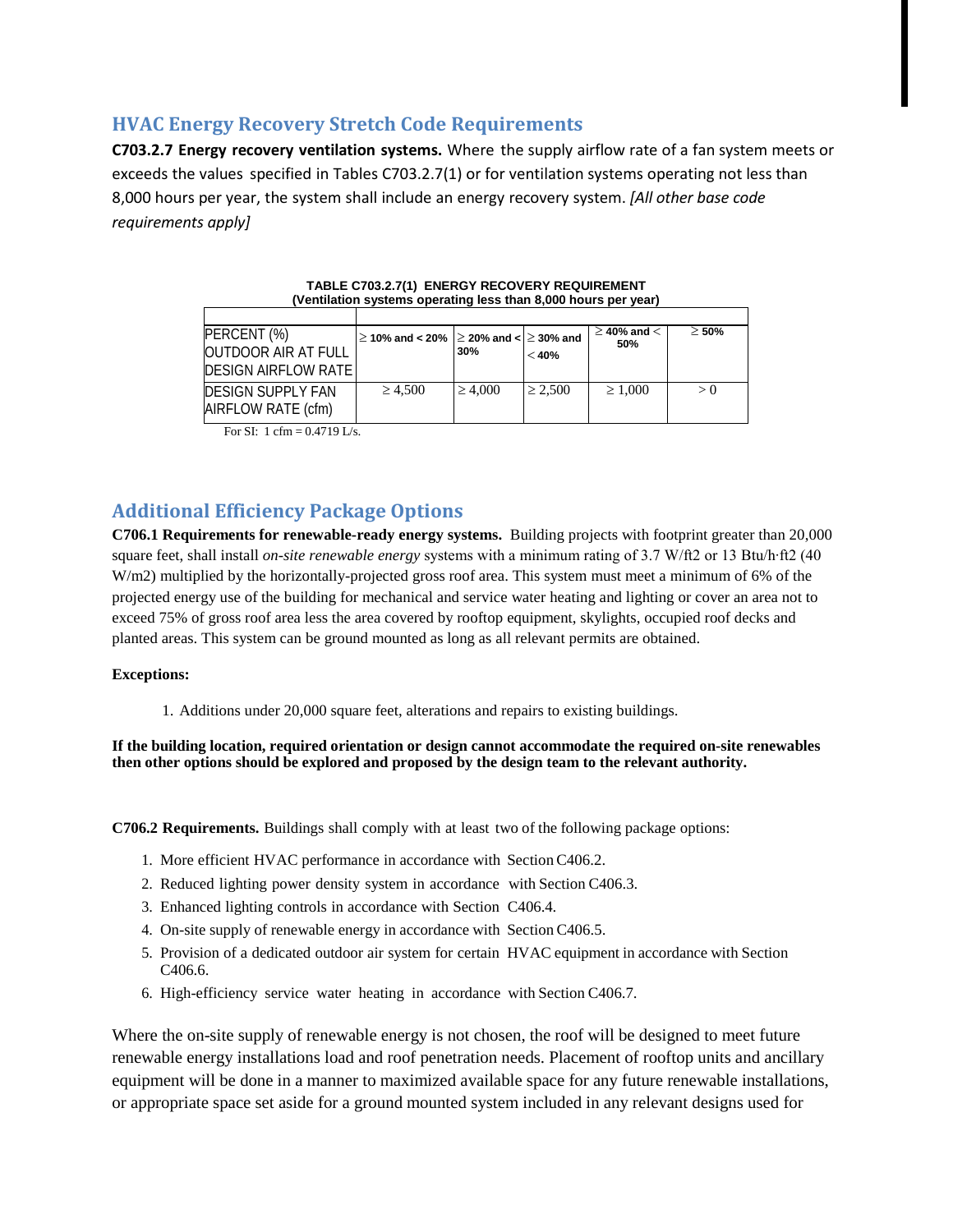permitting. If the building location, required orientation or design cannot accommodate an on-site renewables then other options should be explored and proposed by the design team to the relevant authority.

## <span id="page-8-0"></span>**Computer/Server Rooms Stretch Code Requirements**

**C707.1 Economizers.** Each individual cooling fan system primarily serving computer room(s) shall include either:

1. An integrated air economizer capable of providing 100 percent of the expected system cooling load as calculated in using, an outside air temperatures of 55°F dry-bulb/50°F wet-bulb and below; or

2. An integrated water economizer capable of providing 100 percent of the expected system cooling load as calculated using, an outside air temperatures of 40°F dry-bulb/35°F wet-bulb and below.

#### **Exceptions:**

1. Individual computer rooms under 5 tons.

2. New cooling systems serving an existing computer room in an existing building up to a total of 50 tons of new cooling equipment per building.

3: New cooling systems serving a new computer room in an existing building up to a total of 20 tons of new cooling equipment per building.

4: A computer room may be served by a fan system without an economizer if it is also served by a fan system with an economizer that also serves non-computer room(s) provided that all of the following are met:

4.1. The economizer system is sized to meet the design cooling load of the computer room(s) when the non-computer room(s) are at 50% of their design load; and.

4.2. The economizer system has the ability to serve only the computer room(s), e.g. shut off flow to noncomputer rooms when unoccupied; and.

4.3. The non-economizer system does not operate when the cooling load of the non-computer room(s) served by the economizer system is less than 50% of design load.

**C707.1.2 HVAC controls.** Each computer room zone shall have controls that prevent reheating, recooling, and simultaneous provisions of heating and cooling to the same zone, such as mixing or simultaneous supply of air that has been previously mechanically heated and air that has been previously cooled, either by cooling equipment or by economizer systems.

**C707.1.3 Humidification.** Non-adiabatic humidification (e.g. steam, infrared) is prohibited. Where humidification is needed, only adiabatic humidification (e.g. direct evaporative, ultrasonic) is permitted.

**C707.1.4 Fan power limitation**. The total fan power at design conditions of each fan system shall not exceed 27 W/kBtu·h of net sensible cooling capacity.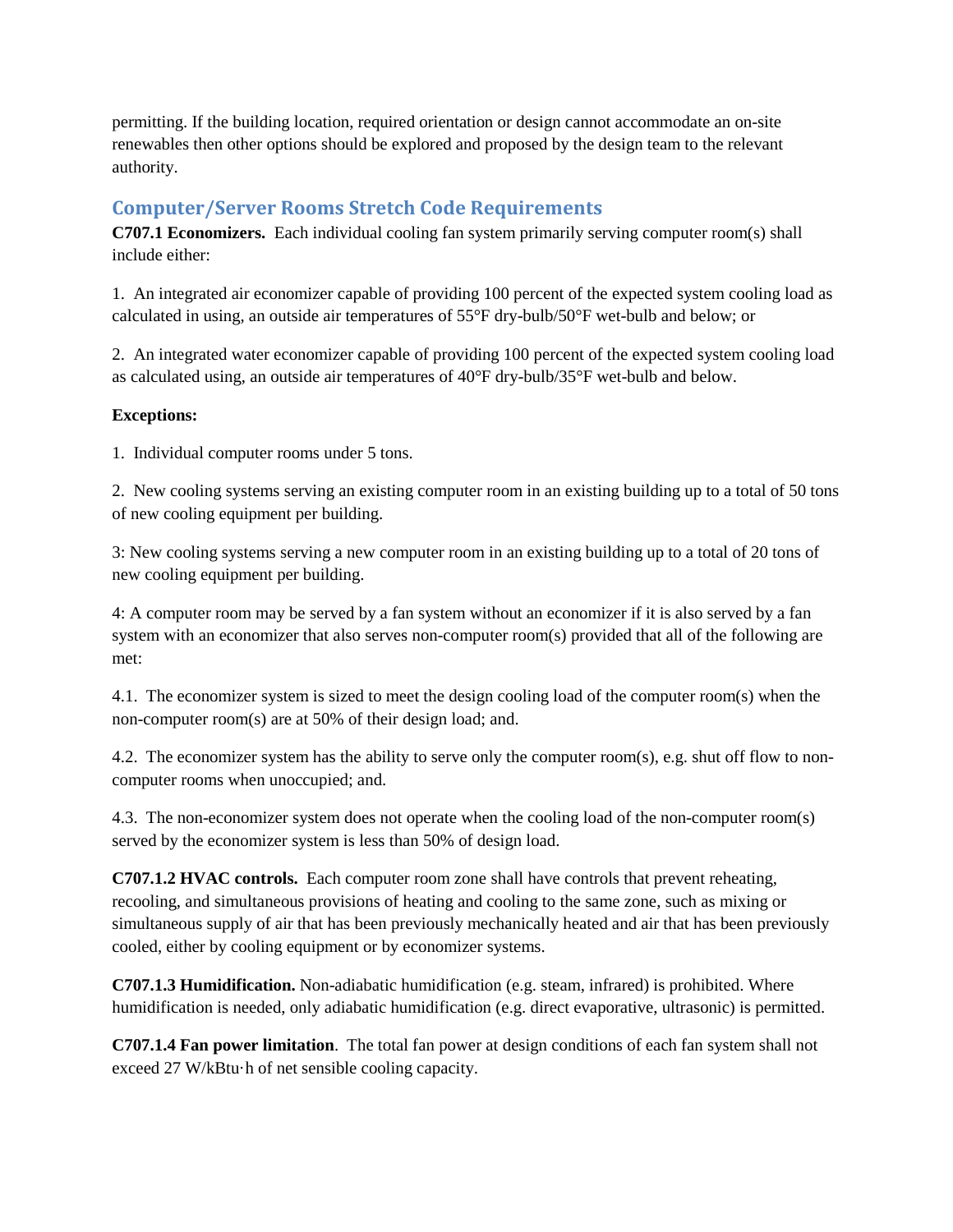**C707.1.5 Fan power controls.** Each unitary air conditioner with mechanical cooling capacity exceeding 60,000 Btu/hr and each chilled water fan system shall be designed to vary the airflow rate as a function of actual load and shall have controls and/or devices (such as two-speed or variable speed control) that will result in fan motor demand of no more than 50 percent of design wattage at 66 percent of design fan speed.

**C707.1.6 Air sealing.** Computer rooms with air-cooled computers in racks and with a design load exceeding 175 kW/room shall include air barriers such that there is no significant air path for computer discharge air to recirculate back to computer inlets without passing through a cooling system.

**Exception:** Computer racks with a design load less than 1 kW/rack.

## <span id="page-9-0"></span>**Electric Vehicle Charging Stations**

**C708.1 Electric Vehicle Charging.** New commercial, industrial and other non-residential uses listed herein shall provide the electrical service capacity to serve the number of Electric Vehicle Charging Parking Spaces in Table C708.1. Electrical service capacity includes use of a listed cabinet, box or enclosure connected to a conduit linking the parking spaces with the electrical service.

50% of the parking spaces, rounded up to the nearest whole number, shall have Electric Vehicle Supply Equipment (EVSE) or receptacles necessary to function as available electric vehicle charging upon building occupancy. The remainder shall be pre-wire to allow for installations at such time as they are needed for use by customers, employees or other users.

Parking spaces with EVSE shall be marked for EV use only.

Level 1 Electric Vehicle Charging Parking requires one 120V 20 amp grounded AC receptacle, NEMA 5- 20R or equivalent, within 5 feet of the centerline of each EV Charging Parking Space.

Level 2 Electric Vehicle Charging Parking requires one 208/240V 40 amp grounded connection for electric vehicle charging through dedicated Electric Vehicle Supply Equipment (EVSE) with J1772 connector or AC receptacle, NEMA 14-50 or equivalent, within 5 feet of the centerline for each EV Charging Parking Space.

This guideline does not stipulate how use of the EVSE is provided.